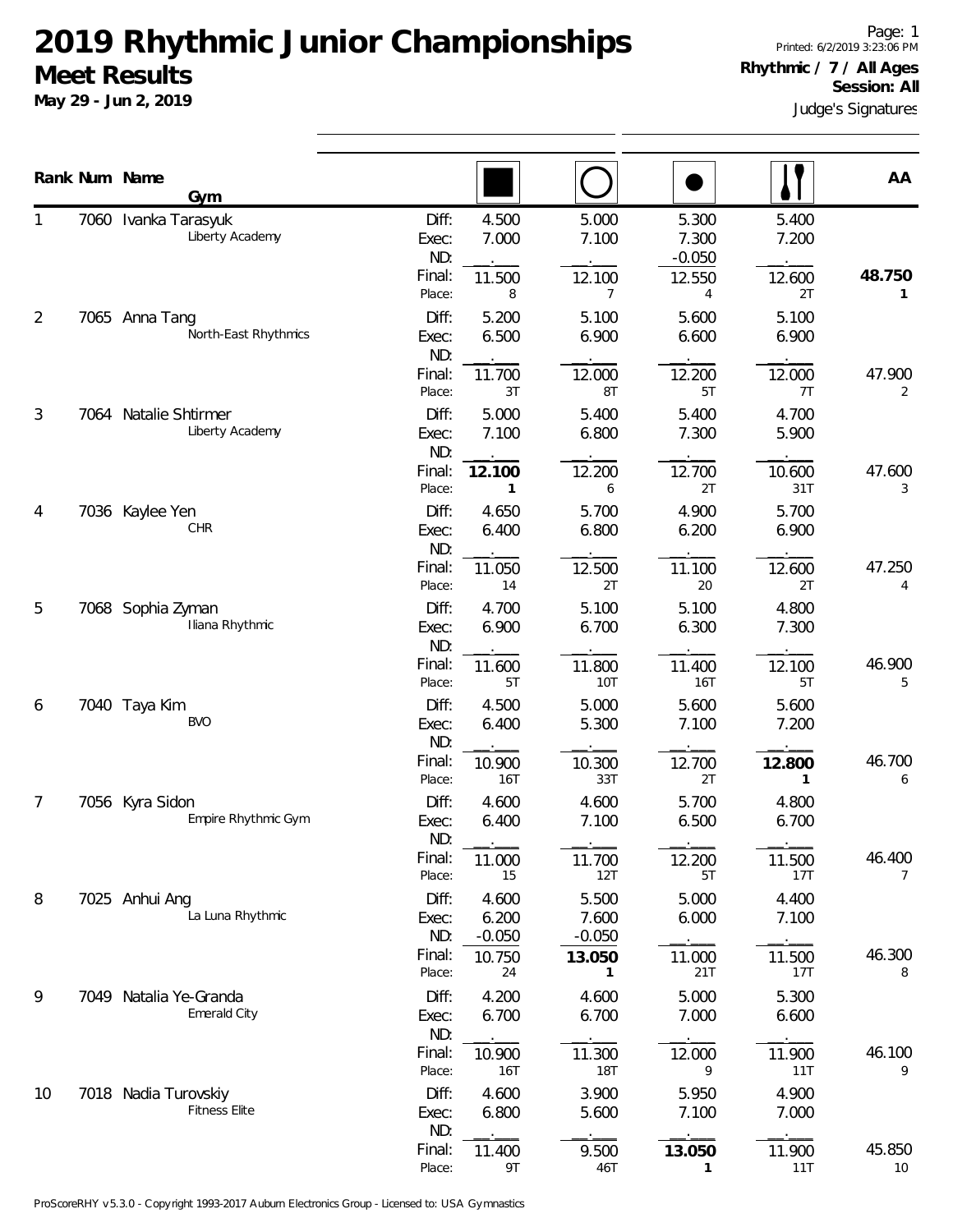|                 | Rank Num Name<br>Gym                         |                       |                            |                            |                |                | AA            |
|-----------------|----------------------------------------------|-----------------------|----------------------------|----------------------------|----------------|----------------|---------------|
| 11              | 7035 Lauren Cao<br><b>RHD</b>                | Diff:<br>Exec:<br>ND: | 4.900<br>6.700             | 5.400<br>6.900             | 4.400<br>5.600 | 5.350<br>6.400 |               |
|                 |                                              | Final:<br>Place:      | 11.600<br>5T               | 12.300<br>4                | 10.000<br>43T  | 11.750<br>15   | 45.650<br>11  |
| 12              | 7002 Jodie Chen<br>North-East Rhythmics      | Diff:<br>Exec:<br>ND: | 4.900<br>7.000             | 4.600<br>6.200<br>$-0.050$ | 4.800<br>7.300 | 4.500<br>6.300 |               |
|                 |                                              | Final:<br>Place:      | 11.900<br>2T               | 10.750<br>25T              | 12.100<br>7T   | 10.800<br>26T  | 45.550<br>12  |
| 13              | 7016 Kasey Chang<br>Rhythmic Olympica        | Diff:<br>Exec:<br>ND: | 4.800<br>6.900             | 5.500<br>6.500             | 5.200<br>4.500 | 5.600<br>6.200 |               |
|                 |                                              | Final:<br>Place:      | 11.700<br>3T               | 12.000<br>8T               | 9.700<br>46    | 11.800<br>14   | 45.200<br>13  |
| 14              | 7073 Aiyanna Machkovskaya<br>RAL             | Diff:<br>Exec:<br>ND: | 4.000<br>6.600<br>$-0.050$ | 5.000<br>6.700             | 4.800<br>7.000 | 4.800<br>6.300 |               |
|                 |                                              | Final:<br>Place:      | 10.550<br>31               | 11.700<br>12T              | 11.800<br>11T  | 11.100<br>23   | 45.150<br>14  |
| 15T             | 7048 Taya Svetlov<br>GRACE                   | Diff:<br>Exec:<br>ND: | 4.400<br>6.400             | 5.500<br>6.300             | 4.700<br>5.800 | 5.200<br>6.800 |               |
|                 |                                              | Final:<br>Place:      | 10.800<br>22T              | 11.800<br>10T              | 10.500<br>34T  | 12.000<br>7T   | 45.100<br>15T |
| 15F             | 7010 Carmel Malka<br>Rhythmic Art            | Diff:<br>Exec:<br>ND: | 5.000<br>6.900             | 5.000<br>6.600             | 4.500<br>6.200 | 4.700<br>6.200 |               |
|                 |                                              | Final:<br>Place:      | 11.900<br>2F               | 11.600<br>15F              | 10.700<br>32F  | 10.900<br>24F  | 45.100<br>15F |
| 16F             | 7043 Maria Stadnikova<br>Prima Rhythmic      | Diff:<br>Exec:<br>ND: | 3.900<br>6.500<br>$-0.050$ | 5.400<br>6.300             | 4.450<br>6.800 | 5.300<br>6.400 |               |
|                 |                                              | Final:<br>Place:      | 10.350<br>37F              | 11.700<br>12F              | 11.250<br>19F  | 11.700<br>16F  | 45.000<br>16F |
| 16              | 7062 Amelia Klohr<br><b>Burlo Gymnastics</b> | Diff:<br>Exec:<br>ND: | 4.800<br>6.500             | 4.700<br>5.600             | 5.000<br>6.700 | 5.250<br>6.300 |               |
|                 |                                              | Final:<br>Place:      | 11.300<br>12               | 10.300<br>33T              | 11.700<br>14   | 11.550<br>16   | 44.850<br>16  |
| 17 <sub>T</sub> | 7057 Katrina Sinkevic<br>Philly Rhythmic     | Diff:<br>Exec:<br>ND: | 4.600<br>6.000             | 4.200<br>6.000             | 5.100<br>6.700 | 4.600<br>7.500 |               |
|                 |                                              | Final:<br>Place:      | 10.600<br>28T              | 10.200<br>36               | 11.800<br>11T  | 12.100<br>5T   | 44.700<br>17T |
| 17 <sub>T</sub> | 7080 Aleksia Khilkevich<br>Isadora           | Diff:<br>Exec:<br>ND: | 5.000<br>6.400             | 4.700<br>6.900             | 5.100<br>5.700 | 5.100<br>5.800 |               |
|                 |                                              | Final:<br>Place:      | 11.400<br>9T               | 11.600<br>15T              | 10.800<br>27T  | 10.900<br>24T  | 44.700<br>17T |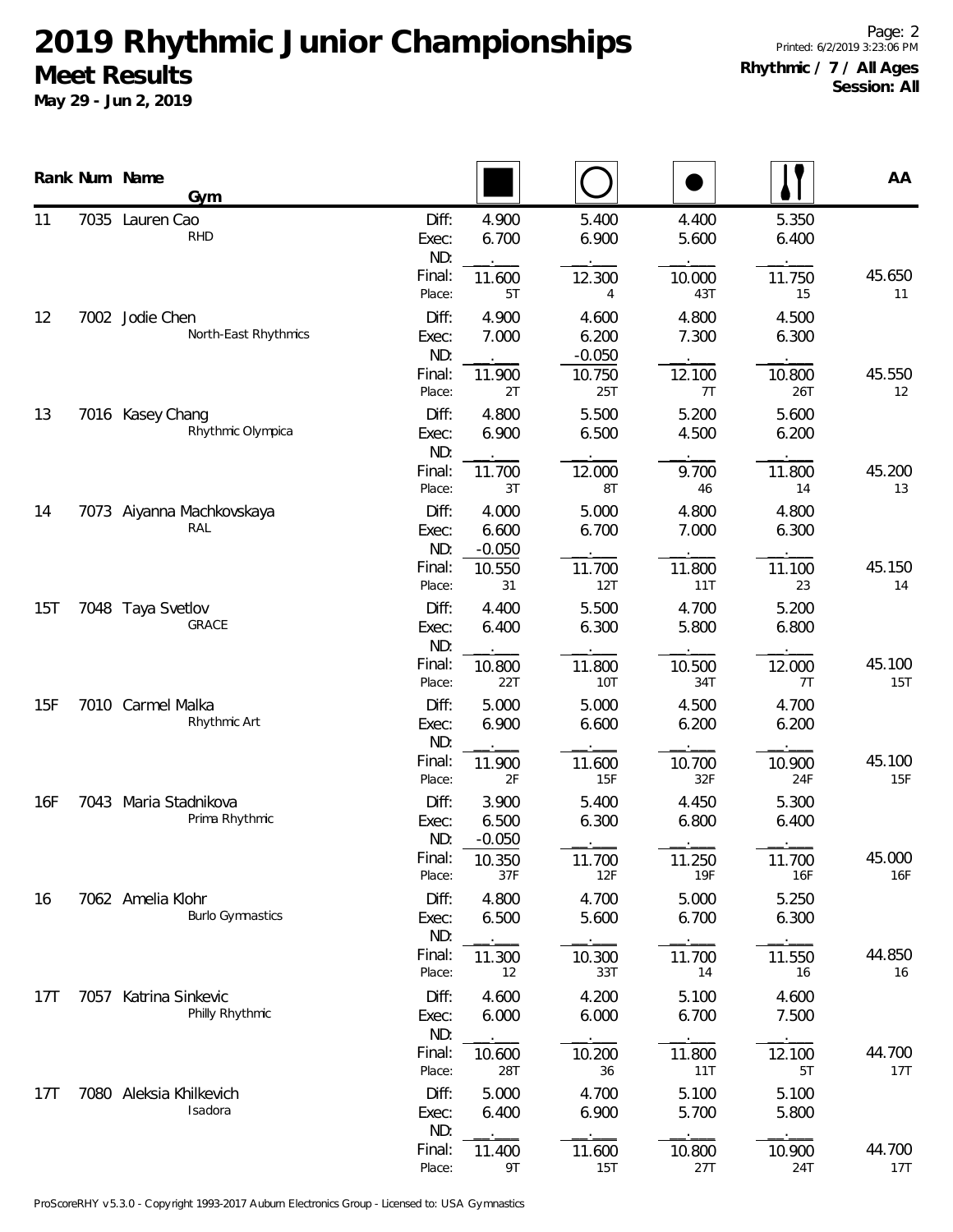|     |      | Rank Num Name<br>Gym                        |                       |                            |                      |                |                            | AA            |
|-----|------|---------------------------------------------|-----------------------|----------------------------|----------------------|----------------|----------------------------|---------------|
| 19  | 7081 | Isabelle Novoseletsky<br>Vitrychenko        | Diff:<br>Exec:<br>ND: | 3.900<br>5.800             | 5.750<br>6.500       | 4.800<br>5.700 | 5.500<br>6.500             |               |
|     |      |                                             | Final:<br>Place:      | 9.700<br>53T               | 12.250<br>5          | 10.500<br>34T  | 12.000<br>7T               | 44.450<br>19  |
| 20  | 7020 | Olivia Nesterenko<br><b>ISRG</b>            | Diff:<br>Exec:<br>ND: | 4.500<br>6.100             | 4.150<br>5.900       | 4.600<br>7.000 | 4.900<br>7.100             |               |
|     |      |                                             | Final:<br>Place:      | 10.600<br><b>28T</b>       | 10.050<br>40         | 11.600<br>15   | 12.000<br>7T               | 44.250<br>20  |
| 21  | 7053 | Daria Chernyshev<br><b>CHR</b>              | Diff:<br>Exec:<br>ND: | 4.450<br>5.600             | 4.700<br>6.500       | 5.400<br>6.700 | 5.100<br>5.800<br>$-0.050$ |               |
|     |      |                                             | Final:<br>Place:      | 10.050<br>42               | 11.200<br>19         | 12.100<br>7T   | 10.850<br>25               | 44.200<br>21  |
| 22  |      | 7030 Sophie Freshwater<br>Liberty Academy   | Diff:<br>Exec:<br>ND: | 4.500<br>6.700             | 4.900<br>6.200       | 4.800<br>6.600 | 4.850<br>5.700<br>$-0.100$ |               |
|     |      | Final:<br>Place:                            | 11.200<br>13          | 11.100<br>20               | 11.400<br><b>16T</b> | 10.450<br>35   | 44.150<br>22               |               |
| 23  | 7031 | <b>Emily Pereverzev</b><br>CHR              | Diff:<br>Exec:<br>ND: | 4.500<br>5.600             | 4.800<br>6.700       | 5.200<br>5.800 | 5.050<br>6.200             |               |
|     |      |                                             | Final:<br>Place:      | 10.100<br>38T              | 11.500<br>17         | 11.000<br>21T  | 11.250<br>22               | 43.850<br>23  |
| 24  | 7039 | Michelle Belakh<br>Isadora                  | Diff:<br>Exec:<br>ND: | 4.300<br>5.800             | 5.000<br>6.000       | 4.950<br>5.800 | 5.650<br>6.200             |               |
|     |      |                                             | Final:<br>Place:      | 10.100<br>38T              | 11.000<br>21T        | 10.750<br>31   | 11.850<br>13               | 43.700<br>24  |
| 25  | 7050 | Izzy Borges<br>CHR                          | Diff:<br>Exec:<br>ND: | 4.900<br>5.700             | 5.100<br>5.900       | 5.600<br>5.800 | 4.700<br>5.900             |               |
|     |      |                                             | Final:<br>Place:      | 10.600<br>28T              | 11.000<br>21T        | 11.400<br>16T  | 10.600<br>31T              | 43.600<br>25  |
| 26  |      | 7051 Goda Balsys<br><b>NSR</b>              | Diff:<br>Exec:<br>ND: | 4.400<br>6.100             | 4.400<br>6.300       | 4.400<br>6.400 | 5.100<br>6.400             |               |
|     |      |                                             | Final:<br>Place:      | 10.500<br>32               | 10.700<br>27         | 10.800<br>27T  | 11.500<br>17T              | 43.500<br>26  |
| 27F |      | 7083 Vlada Ishutina<br><b>IK Gymnastics</b> | Diff:<br>Exec:<br>ND: | 4.800<br>6.900             | 4.300<br>6.000       | 4.500<br>6.500 | 4.900<br>5.500             |               |
|     |      |                                             | Final:<br>Place:      | 11.700<br>3F               | 10.300<br>33F        | 11.000<br>21F  | 10.400<br>36F              | 43.400<br>27F |
| 27  |      | 7047 Sarah Novofastovsky<br>Liberty Academy | Diff:<br>Exec:<br>ND: | 4.000<br>5.800<br>$-0.050$ | 4.850<br>6.800       | 5.000<br>6.000 | 5.100<br>5.700             |               |
|     |      |                                             | Final:<br>Place:      | 9.750<br>52T               | 11.650<br>14         | 11.000<br>21T  | 10.800<br>26T              | 43.200<br>27  |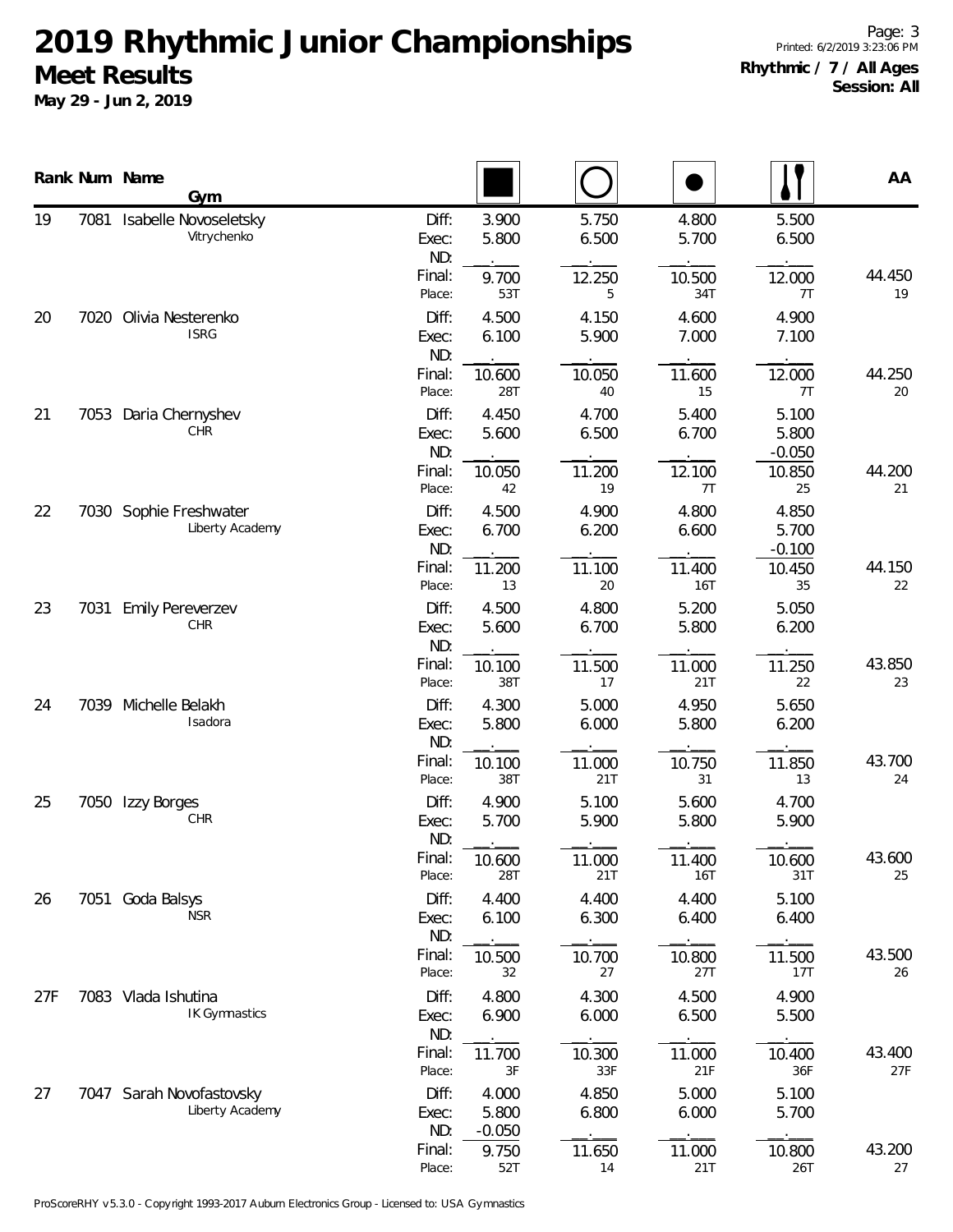|     |      | Rank Num Name<br>Gym                  |                                           |                                             |                                    |                                             |                                 | AA            |
|-----|------|---------------------------------------|-------------------------------------------|---------------------------------------------|------------------------------------|---------------------------------------------|---------------------------------|---------------|
| 28  | 7046 | <b>Juliet Morales</b><br>RAL          | Diff:<br>Exec:<br>ND:<br>Final:           | 4.200<br>6.500<br>10.700                    | 4.350<br>6.100<br>10.450           | 4.300<br>5.700<br>$-0.250$<br>9.750         | 5.400<br>6.800<br>12.200        | 43.100        |
| 29  |      | 7011 Sloan Tyler<br>Philly Rhythmic   | Place:<br>Diff:<br>Exec:<br>ND:           | 25T<br>4.100<br>6.300                       | 31T<br>4.200<br>5.800              | 45<br>4.750<br>7.100<br>$-0.050$            | 4<br>4.700<br>6.100             | 28            |
| 30  |      | 7005 Alis Shtefiuk<br>Iliana Rhythmic | Final:<br>Place:<br>Diff:<br>Exec:        | 10.400<br>34T<br>4.300<br>6.000             | 10.000<br>41<br>5.200<br>7.300     | 11.800<br>11T<br>5.300<br>5.700             | 10.800<br>26T<br>4.050<br>4.600 | 43.000<br>29  |
| 31  |      | 7055 Alina Zaster                     | ND:<br>Final:<br>Place:<br>Diff:          | 10.300<br>37<br>3.700                       | 12.500<br>2T<br>5.000              | 11.000<br>21T<br>5.200                      | 8.650<br>65T<br>4.400           | 42.450<br>30  |
|     |      | Liberty Academy                       | Exec:<br>ND:<br>Final:<br>Place:          | 6.400<br>10.100<br>38T                      | 5.800<br>$-0.050$<br>10.750<br>25T | 6.000<br>11.200<br>19                       | 5.800<br>10.200<br>40T          | 42.250<br>31  |
| 32  |      | 7058 Deven Tam<br><b>RHD</b>          | Diff:<br>Exec:<br>ND:<br>Final:           | 4.400<br>5.600<br>10.000                    | 5.150<br>5.800<br>10.950           | 4.400<br>6.100<br>10.500                    | 4.400<br>6.300<br>10.700        | 42.150        |
| 33T |      | 7038 Sophia Piltser<br>Isadora        | Place:<br>Diff:<br>Exec:<br>ND:<br>Final: | 43T<br>4.700<br>6.900<br>$-0.050$<br>11.550 | 23<br>3.300<br>5.200<br>8.500      | 34T<br>4.850<br>5.600<br>$-0.050$<br>10.400 | 29T<br>5.250<br>6.100<br>11.350 | 32<br>41.800  |
| 33T |      | 7012 Natalie Smiarowski<br>ESCX       | Place:<br>Diff:<br>Exec:                  | 7<br>4.300<br>5.700                         | 60<br>4.300<br>6.000               | 37<br>4.600<br>6.200                        | 21<br>4.900<br>5.800            | 33T           |
| 35  |      | 7014 Elle Carrender                   | ND:<br>Final:<br>Place:<br>Diff:          | 10.000<br>43T<br>5.000                      | 10.300<br>33T<br>4.700             | 10.800<br>27T<br>4.700                      | 10.700<br>29T<br>4.500          | 41.800<br>33T |
|     |      | Tampa Bay Rhythmics                   | Exec:<br>ND:<br>Final:<br>Place:          | 6.400<br>11.400<br>9T                       | 5.200<br>9.900<br>42T              | 5.600<br>10.300<br>39                       | 5.600<br>10.100<br>42T          | 41.700<br>35  |
| 36  |      | 7045 Layla Kaim<br>La Luna Rhythmic   | Diff:<br>Exec:<br>ND:<br>Final:           | 4.600<br>5.400<br>10.000                    | 5.100<br>5.400<br>10.500           | 4.800<br>5.800<br>10.600                    | 5.100<br>5.200<br>10.300        | 41.400        |
| 37  |      | 7022 Arina Maksin<br><b>RAM</b>       | Place:<br>Diff:<br>Exec:<br>ND:           | 43T<br>4.900<br>6.000                       | 28T<br>5.350<br>6.200              | 32T<br>3.500<br>5.800<br>$-0.100$           | 37T<br>3.900<br>5.400           | 36            |
|     |      |                                       | Final:<br>Place:                          | 10.900<br><b>16T</b>                        | 11.550<br>16                       | 9.200<br>52T                                | 9.300<br>55T                    | 40.950<br>37  |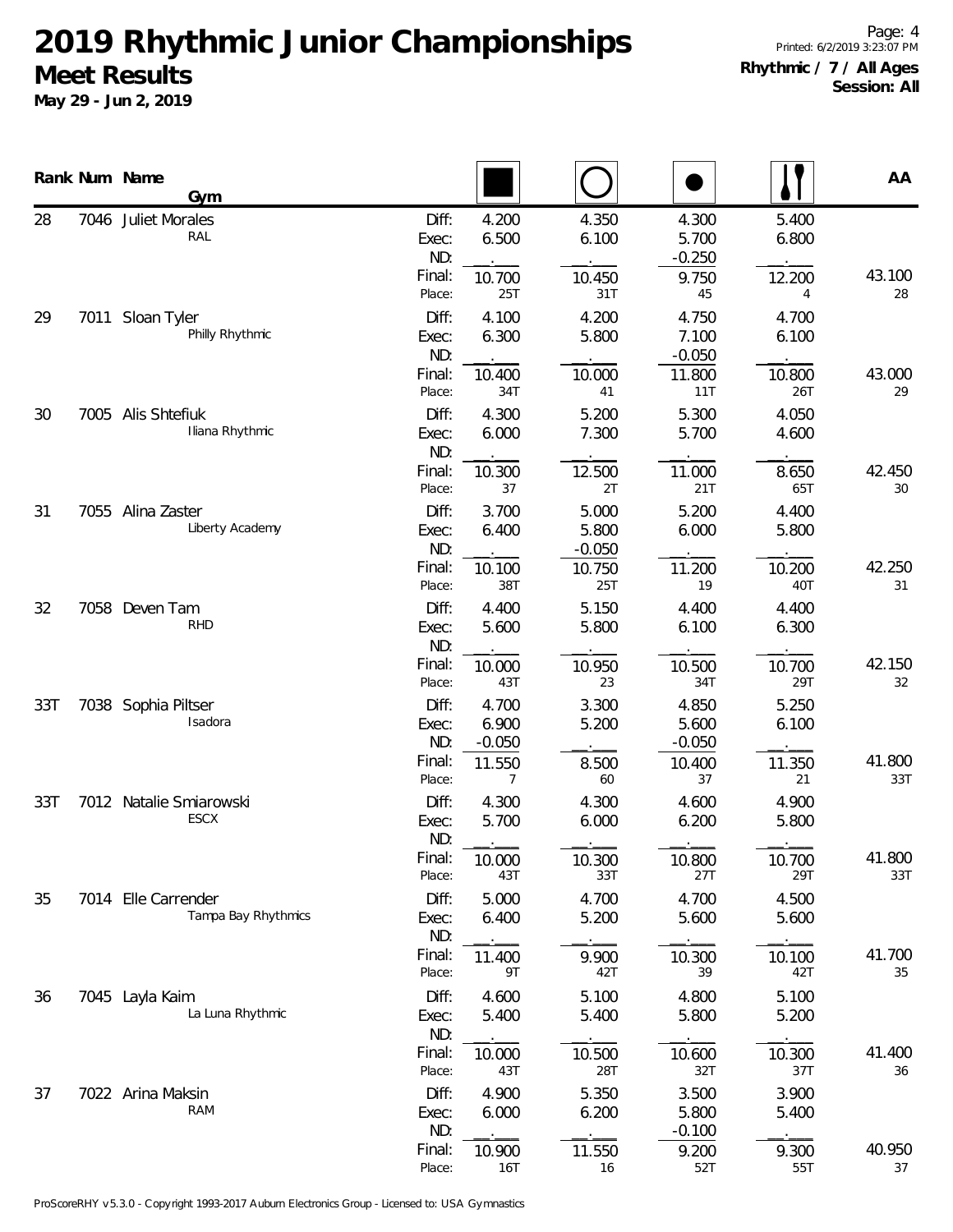|     |      | Rank Num Name<br>Gym                     |                       |                            |                            |                |                            | AA            |
|-----|------|------------------------------------------|-----------------------|----------------------------|----------------------------|----------------|----------------------------|---------------|
| 38  |      | 7074 Paige Lim<br>Vitrychenko            | Diff:<br>Exec:<br>ND: | 4.400<br>6.000             | 4.800<br>5.300             | 5.000<br>5.900 | 4.900<br>4.600             |               |
|     |      |                                          | Final:<br>Place:      | 10.400<br>34T              | 10.100<br>37T              | 10.900<br>25T  | 9.500<br>54                | 40.900<br>38  |
| 39  |      | 7008 Kaitlyn Kao<br>Empire Rhythmic Gym  | Diff:<br>Exec:<br>ND: | 4.600<br>6.300             | 4.700<br>6.200<br>$-0.050$ | 4.050<br>4.700 | 3.750<br>6.100             |               |
|     |      |                                          | Final:<br>Place:      | 10.900<br>16T              | 10.850<br>24               | 8.750<br>61    | 9.850<br>50                | 40.350<br>39  |
| 40  |      | 7019 Alisa Sadykov<br>Liberty Academy    | Diff:<br>Exec:<br>ND: | 3.800<br>6.100             | 3.800<br>5.100             | 4.700<br>5.400 | 5.200<br>6.200             |               |
|     |      |                                          | Final:<br>Place:      | 9.900<br>49                | 8.900<br>54T               | 10.100<br>42   | 11.400<br>20               | 40.300<br>40  |
| 41F |      | 7001 Yana Kuzmanova<br>ESCX              | Diff:<br>Exec:<br>ND: | 4.250<br>5.500             | 5.300<br>6.000             | 3.750<br>5.600 | 4.550<br>5.200             |               |
|     |      |                                          | Final:<br>Place:      | 9.750<br>52F               | 11.300<br><b>18F</b>       | 9.350<br>50F   | 9.750<br>51F               | 40.150<br>41F |
| 41T | 7037 | Maya Lopatinski<br>Inspiration           | Diff:<br>Exec:<br>ND: | 4.150<br>6.300             | 3.800<br>5.200             | 5.250<br>6.700 | 3.900<br>4.500             |               |
|     |      |                                          | Final:<br>Place:      | 10.450<br>33               | 9.000<br>52                | 11.950<br>10   | 8.400<br>68                | 39.800<br>41T |
| 41T |      | 7034 Abby Klimovich<br>CTR               | Diff:<br>Exec:<br>ND: | 4.450<br>6.200             | 4.550<br>5.900             | 4.800<br>3.900 | 4.100<br>5.900             |               |
|     |      |                                          | Final:<br>Place:      | 10.650<br>27               | 10.450<br>31T              | 8.700<br>62    | 10.000<br>47T              | 39.800<br>41T |
| 43T | 7017 | Doris Zhu<br><b>MHG</b>                  | Diff:<br>Exec:<br>ND: | 4.600<br>6.200             | 4.500<br>5.000             | 4.400<br>5.800 | 4.300<br>4.800<br>$-0.050$ |               |
|     |      |                                          | Final:<br>Place:      | 10.800<br>22T              | 9.500<br>46T               | 10.200<br>40T  | 9.050<br>60T               | 39.550<br>43T |
| 43T |      | 7066 Maria Serper<br>Evergreen Rhythmics | Diff:<br>Exec:<br>ND: | 4.400<br>5.600             | 4.900<br>5.600             | 3.650<br>5.300 | 4.600<br>5.500             |               |
|     |      |                                          | Final:<br>Place:      | 10.000<br>43T              | 10.500<br>28T              | 8.950<br>60    | 10.100<br>42T              | 39.550<br>43T |
| 45F |      | 7032 Alexandra Rykova<br>IK Gymnastics   | Diff:<br>Exec:<br>ND: | 4.200<br>5.300<br>$-0.050$ | 4.100<br>5.400             | 4.400<br>5.400 | 5.100<br>5.600             |               |
|     |      |                                          | Final:<br>Place:      | 9.450<br>57F               | 9.500<br>46F               | 9.800<br>45F   | 10.700<br>29F              | 39.450<br>45F |
| 45  |      | 7006 Noelani Ligienza<br>LLM             | Diff:<br>Exec:<br>ND: | 4.900<br>5.100             | 4.700<br>5.400             | 4.500<br>5.100 | 4.600<br>5.100             |               |
|     |      |                                          | Final:<br>Place:      | 10.000<br>43T              | 10.100<br>37T              | 9.600<br>47    | 9.700<br>51T               | 39.400<br>45  |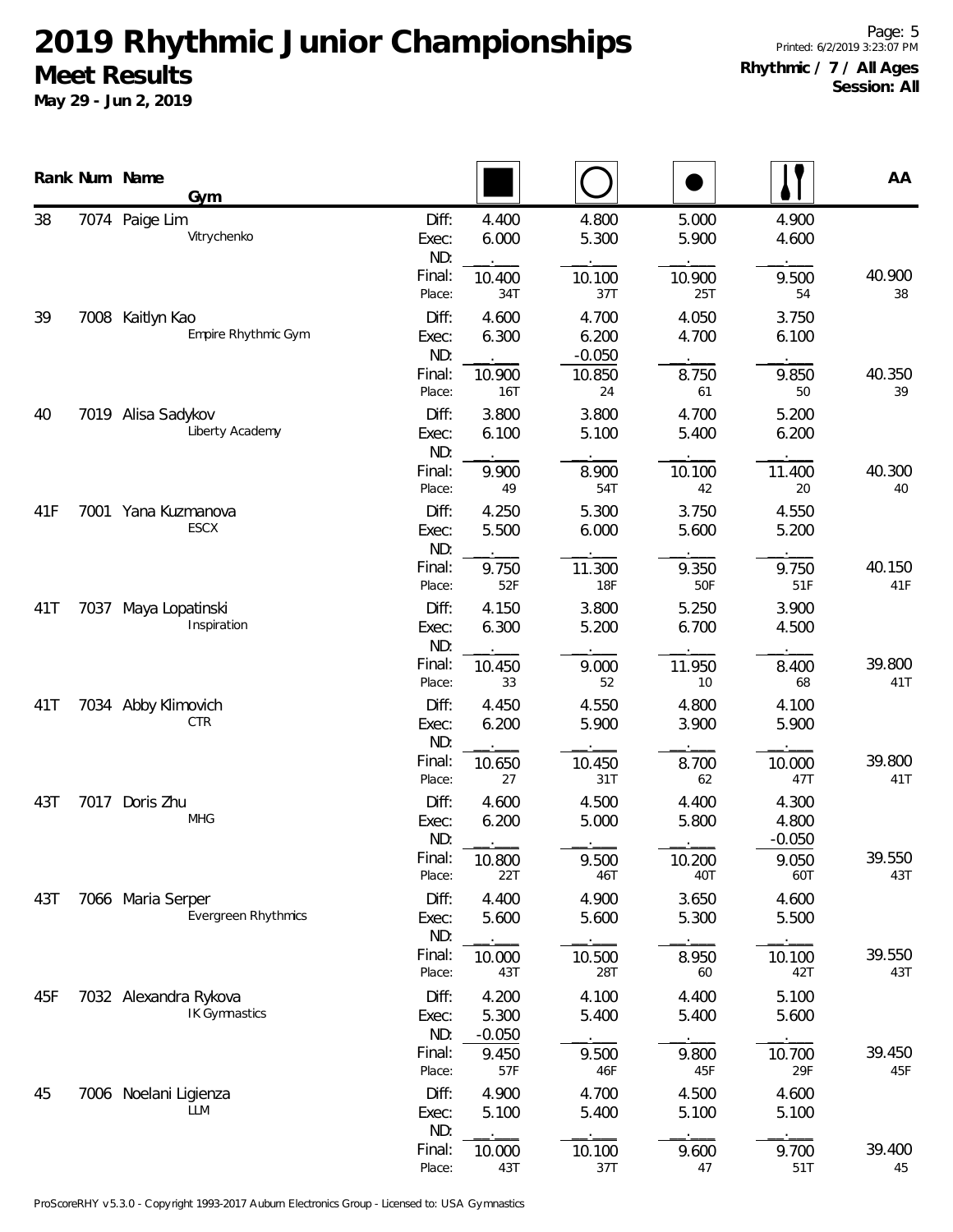|     |      | Rank Num Name                                          | Gym                               |                       |                            |                            |                            |                | AA            |
|-----|------|--------------------------------------------------------|-----------------------------------|-----------------------|----------------------------|----------------------------|----------------------------|----------------|---------------|
| 46  | 7077 |                                                        | Christina Tatarchuk<br>Isadora    | Diff:<br>Exec:<br>ND: | 4.500<br>5.600             | 4.100<br>4.500<br>$-0.600$ | 4.500<br>6.300             | 4.700<br>5.400 |               |
|     |      |                                                        |                                   | Final:<br>Place:      | 10.100<br>38T              | 8.000<br>65                | 10.800<br>27T              | 10.100<br>42T  | 39.000<br>46  |
| 47T | 7027 | Nina Tomasello                                         | Rhythmic Art                      | Diff:<br>Exec:<br>ND: | 3.600<br>5.800             | 3.200<br>4.900             | 4.800<br>6.100             | 4.850<br>5.400 |               |
|     |      |                                                        |                                   | Final:<br>Place:      | 9.400<br>$57*$             | 8.100<br>64                | 10.900<br>25T              | 10.250<br>39   | 38.650<br>47T |
| 47T |      | 7033 Athena Azarmi                                     | CHR                               | Diff:<br>Exec:<br>ND: | 3.700<br>5.700             | 4.300<br>5.300             | 4.650<br>4.800             | 5.200<br>5.000 |               |
|     |      |                                                        |                                   | Final:<br>Place:      | 9.400<br>$57*$             | 9.600<br>44T               | 9.450<br>48                | 10.200<br>40T  | 38.650<br>47T |
| 49  |      | 7061 Victoria Ershova                                  | Iliana Rhythmic                   | Diff:<br>Exec:<br>ND: | 3.800<br>5.900<br>$-0.050$ | 3.150<br>4.900<br>$-0.100$ | 4.300<br>6.300             | 4.000<br>6.300 |               |
|     |      |                                                        |                                   | Final:<br>Place:      | 9.650<br>55                | 7.950<br>66                | 10.600<br>32T              | 10.300<br>37T  | 38.500<br>49  |
| 50T | 7009 | Madison Wu                                             | La Luna Rhythmic                  | Diff:<br>Exec:<br>ND: | 4.300<br>5.400             | 4.000<br>4.800             | 3.800<br>5.600<br>$-0.050$ | 4.750<br>5.600 |               |
|     |      |                                                        |                                   | Final:<br>Place:      | 9.700<br>53T               | 8.800<br>56T               | 9.350<br>50T               | 10.350<br>36   | 38.200<br>50T |
| 50T | 7054 | <b>Elizabeth Cameron</b><br><b>Evergreen Rhythmics</b> | Diff:<br>Exec:<br>ND:             | 3.300<br>5.600        | 4.000<br>5.900             | 3.500<br>5.900             | 4.400<br>5.600             |                |               |
|     |      |                                                        |                                   | Final:<br>Place:      | 8.900<br>64                | 9.900<br>42T               | 9.400<br>49                | 10.000<br>47T  | 38.200<br>50T |
| 52F | 7079 | Edel Kasenova                                          | Miami Gymnastics                  | Diff:<br>Exec:<br>ND: | 4.400<br>5.700             | 3.400<br>3.900<br>$-0.050$ | 4.200<br>6.000             | 4.900<br>5.600 |               |
|     |      |                                                        |                                   | Final:<br>Place:      | 10.100<br>38F              | 7.250<br>72F               | 10.200<br>40F              | 10.500<br>34F  | 38.050<br>52F |
| 52T |      |                                                        | 7044 Victoria Vozvyshayeva<br>CTR | Diff:<br>Exec:<br>ND: | 4.000<br>5.800             | 4.700<br>5.800             | 4.350<br>4.700             | 4.000<br>4.700 |               |
|     |      |                                                        |                                   | Final:<br>Place:      | 9.800<br>50T               | 10.500<br>28T              | 9.050<br>56T               | 8.700<br>64    | 38.050<br>52T |
| 53  |      | 7024 Milena Avanesova                                  | <b>RRT</b>                        | Diff:<br>Exec:<br>ND: | 3.400<br>5.400             | 3.700<br>5.200<br>$-0.500$ | 4.700<br>5.500             | 5.200<br>5.400 |               |
|     |      |                                                        |                                   | Final:<br>Place:      | 8.800<br>65                | 8.400<br>61T               | 10.200<br>40T              | 10.600<br>31T  | 38.000<br>53  |
| 54F |      | 7028 Lia Kovalsky                                      | <b>NWR</b>                        | Diff:<br>Exec:<br>ND: | 3.900<br>6.100             | 3.850<br>6.800             | 3.100<br>3.600             | 4.200<br>6.400 |               |
|     |      |                                                        |                                   | Final:<br>Place:      | 10.000<br>43F              | 10.650<br>28F              | 6.700<br>73F               | 10.600<br>31F  | 37.950<br>54F |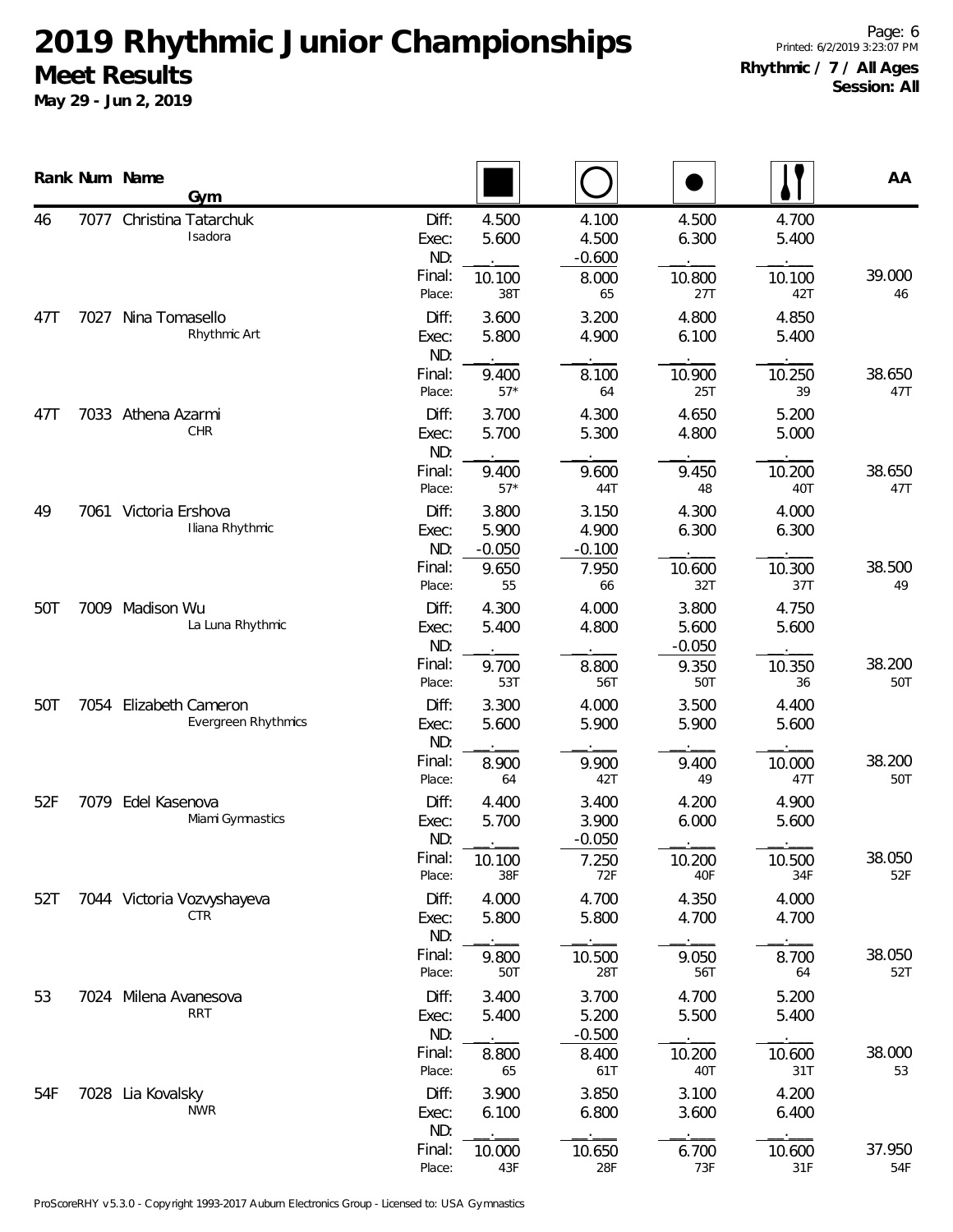|     |      | Rank Num Name<br>Gym                         |                       |                |                |                            |                | AA            |
|-----|------|----------------------------------------------|-----------------------|----------------|----------------|----------------------------|----------------|---------------|
| 54  | 7052 | Bo Matlashewski<br>Twin Cities Rhythmic      | Diff:<br>Exec:<br>ND: | 3.400<br>5.000 | 4.000<br>5.600 | 4.200<br>5.800             | 4.200<br>5.700 |               |
|     |      |                                              | Final:<br>Place:      | 8.400<br>67    | 9.600<br>44T   | 10.000<br>43T              | 9.900<br>49    | 37.900<br>54  |
| 55T | 7075 | Anastasia Dubinkina<br>Isadora               | Diff:<br>Exec:<br>ND: | 4.800<br>6.100 | 4.000<br>4.300 | 4.200<br>5.100             | 4.200<br>4.900 |               |
|     |      |                                              | Final:<br>Place:      | 10.900<br>16T  | 8.300<br>63    | 9.300<br>51                | 9.100<br>59    | 37.600<br>55T |
| 55T |      | 7042 Dana Turdalieva<br><b>MHG</b>           | Diff:<br>Exec:<br>ND: | 4.300<br>6.400 | 4.700<br>5.400 | 3.600<br>3.900             | 4.300<br>5.000 |               |
|     |      |                                              | Final:<br>Place:      | 10.700<br>25T  | 10.100<br>37T  | 7.500<br>70                | 9.300<br>55T   | 37.600<br>55T |
| 57  |      | 7026 Alexandra Rendon-Olivares<br><b>RRT</b> | Diff:<br>Exec:<br>ND: | 3.600<br>4.700 | 3.300<br>4.500 | 4.700<br>5.700<br>$-0.050$ | 5.400<br>5.100 |               |
|     |      |                                              | Final:<br>Place:      | 8.300<br>69T   | 7.800<br>67T   | 10.350<br>38               | 10.500<br>34T  | 36.950<br>57  |
| 58  |      | 7004 Emma Potra<br>La Luna Rhythmic          | Diff:<br>Exec:<br>ND: | 3.350<br>4.600 | 4.800<br>4.300 | 3.800<br>5.200             | 4.600<br>5.500 |               |
|     |      |                                              | Final:<br>Place:      | 7.950<br>72    | 9.100<br>51    | 9.000<br>58T               | 10.100<br>42T  | 36.150<br>58  |
| 59T |      | 7076 Elizabeth Shen<br>ORGDA                 | Diff:<br>Exec:<br>ND: | 3.800<br>5.600 | 3.350<br>5.600 | 3.500<br>5.500             | 3.950<br>4.800 |               |
|     |      |                                              | Final:<br>Place:      | 9.400<br>57T   | 8.950<br>53    | 9.000<br>58T               | 8.750<br>63    | 36.100<br>59T |
| 59T |      | 7029 Anastasia Martynava<br>Rhythmic Art     | Diff:<br>Exec:<br>ND: | 3.700<br>5.300 | 3.300<br>5.500 | 4.000<br>5.200<br>$-0.050$ | 4.050<br>5.100 |               |
|     |      |                                              | Final:<br>Place:      | 9.000<br>63    | 8.800<br>56T   | 9.150<br>54                | 9.150<br>58    | 36.100<br>59T |
| 61  |      | 7067 Jane Gorohovsky<br>Inspiration          | Diff:<br>Exec:<br>ND: | 4.900<br>6.000 | 3.750<br>5.400 | 2.900<br>4.400             | 3.550<br>5.100 |               |
|     |      |                                              | Final:<br>Place:      | 10.900<br>16T  | 9.150<br>50    | 7.300<br>71T               | 8.650<br>65T   | 36.000<br>61  |
| 62F |      | 7041 Irene Tseng<br>La Luna Rhythmic         | Diff:<br>Exec:<br>ND: | 3.600<br>5.100 | 4.100<br>4.700 | 4.250<br>5.100             | 3.550<br>5.500 |               |
|     |      |                                              | Final:<br>Place:      | 8.700<br>66F   | 8.800<br>56F   | 9.350<br>50F               | 9.050<br>60F   | 35.900<br>62F |
| 62  | 7071 | Elisabeth Holodenko<br>M&N                   | Diff:<br>Exec:<br>ND: | 3.350<br>5.000 | 3.000<br>5.400 | 3.600<br>5.600             | 2.700<br>6.500 |               |
|     |      |                                              | Final:<br>Place:      | 8.350<br>68    | 8.400<br>61T   | 9.200<br>52T               | 9.200<br>57    | 35.150<br>62  |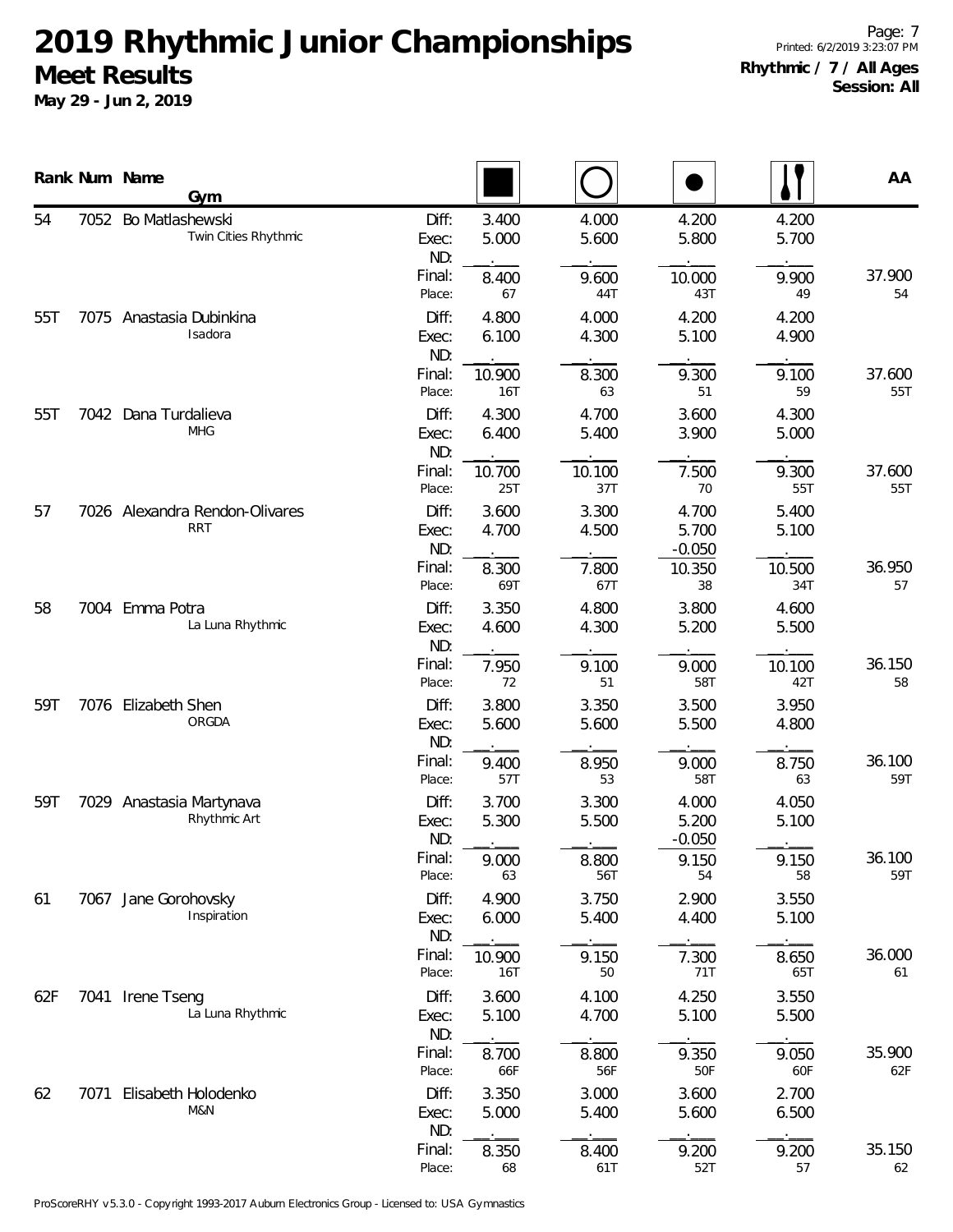|     |      | Rank Num Name<br>Gym                               |                       |                |                            |                |                | AA            |
|-----|------|----------------------------------------------------|-----------------------|----------------|----------------------------|----------------|----------------|---------------|
| 63  | 7007 | Molly Scheidt<br><b>DSA</b>                        | Diff:<br>Exec:<br>ND: | 3.750<br>5.500 | 3.800<br>5.100             | 3.850<br>4.700 | 3.450<br>4.900 |               |
|     |      |                                                    | Final:<br>Place:      | 9.250<br>61    | 8.900<br>54T               | 8.550<br>65    | 8.350<br>69    | 35.050<br>63  |
| 64T |      | 7015 Alexis Georgiev<br>Tampa Bay Rhythmics        | Diff:<br>Exec:<br>ND: | 3.550<br>5.100 | 3.400<br>4.400             | 3.500<br>5.000 | 3.900<br>5.800 |               |
|     |      |                                                    | Final:<br>Place:      | 8.650<br>66    | 7.800<br>67T               | 8.500<br>66T   | 9.700<br>51T   | 34.650<br>64T |
| 64T |      | 7003 Alexis Sevigny<br>La Luna Rhythmic            | Diff:<br>Exec:<br>ND: | 3.000<br>4.900 | 4.200<br>5.000             | 3.650<br>5.400 | 3.200<br>5.300 |               |
|     |      |                                                    | Final:<br>Place:      | 7.900<br>73T   | 9.200<br>49                | 9.050<br>56T   | 8.500<br>67    | 34.650<br>64T |
| 66  |      | 7072 Emily Tabak<br>IK Gymnastics                  | Diff:<br>Exec:<br>ND: | 3.850<br>6.100 | 4.300<br>5.000             | 2.500<br>2.800 | 4.300<br>5.400 |               |
|     |      |                                                    | Final:<br>Place:      | 9.950<br>48    | 9.300<br>48                | 5.300<br>74    | 9.700<br>51T   | 34.250<br>66  |
| 67  |      | 7069 Alissa Denisov<br>M&N                         | Diff:<br>Exec:<br>ND: | 3.900<br>5.700 | 2.900<br>4.500<br>$-0.200$ | 2.600<br>5.500 | 3.250<br>5.600 |               |
|     |      |                                                    | Final:<br>Place:      | 9.600<br>56    | 7.200<br>72                | 8.100<br>68    | 8.850<br>62    | 33.750<br>67  |
| 68  |      | 7023 Kamela Zakarian<br><b>Integrity Athletics</b> | Diff:<br>Exec:<br>ND: | 4.350<br>5.000 | 2.600<br>3.700             | 3.300<br>5.800 | 3.900<br>5.000 |               |
|     |      |                                                    | Final:<br>Place:      | 9.350<br>60    | 6.300<br>74                | 9.100<br>55    | 8.900<br>61    | 33.650<br>68  |
| 69  |      | 7082 Greta Pavilonyte<br><b>NSR</b>                | Diff:<br>Exec:<br>ND: | 4.300<br>6.100 | 2.900<br>4.800             | 3.100<br>5.500 | 3.300<br>3.600 |               |
|     |      |                                                    | Final:<br>Place:      | 10.400<br>34T  | 7.700<br>69                | 8.600<br>63T   | 6.900<br>71    | 33.600<br>69  |
| 70  |      | 7070 Cynthia Zhao<br>ORGDA                         | Diff:<br>Exec:<br>ND: | 3.900<br>5.300 | 3.700<br>5.000             | 3.800<br>4.700 | 3.600<br>1.900 |               |
|     |      |                                                    | Final:<br>Place:      | 9.200<br>62    | 8.700<br>59                | 8.500<br>66T   | 5.500<br>75    | 31.900<br>70  |
| 71  | 7021 | Claire Frank<br>Rose City                          | Diff:<br>Exec:<br>ND: | 4.000<br>5.800 | 3.100<br>4.300             | 2.600<br>1.900 | 3.600<br>6.500 |               |
|     |      |                                                    | Final:<br>Place:      | 9.800<br>50T   | 7.400<br>71                | 4.500<br>75    | 10.100<br>42T  | 31.800<br>71  |
| 72  |      | 7013 Jaclyn Todromovich<br>Oakland Rhythmics       | Diff:<br>Exec:<br>ND: | 3.800<br>4.500 | 3.600<br>3.900             | 4.100<br>4.500 | 3.600<br>3.200 |               |
|     |      |                                                    | Final:<br>Place:      | 8.300<br>69T   | 7.500<br>70                | 8.600<br>63T   | 6.800<br>74    | 31.200<br>72  |